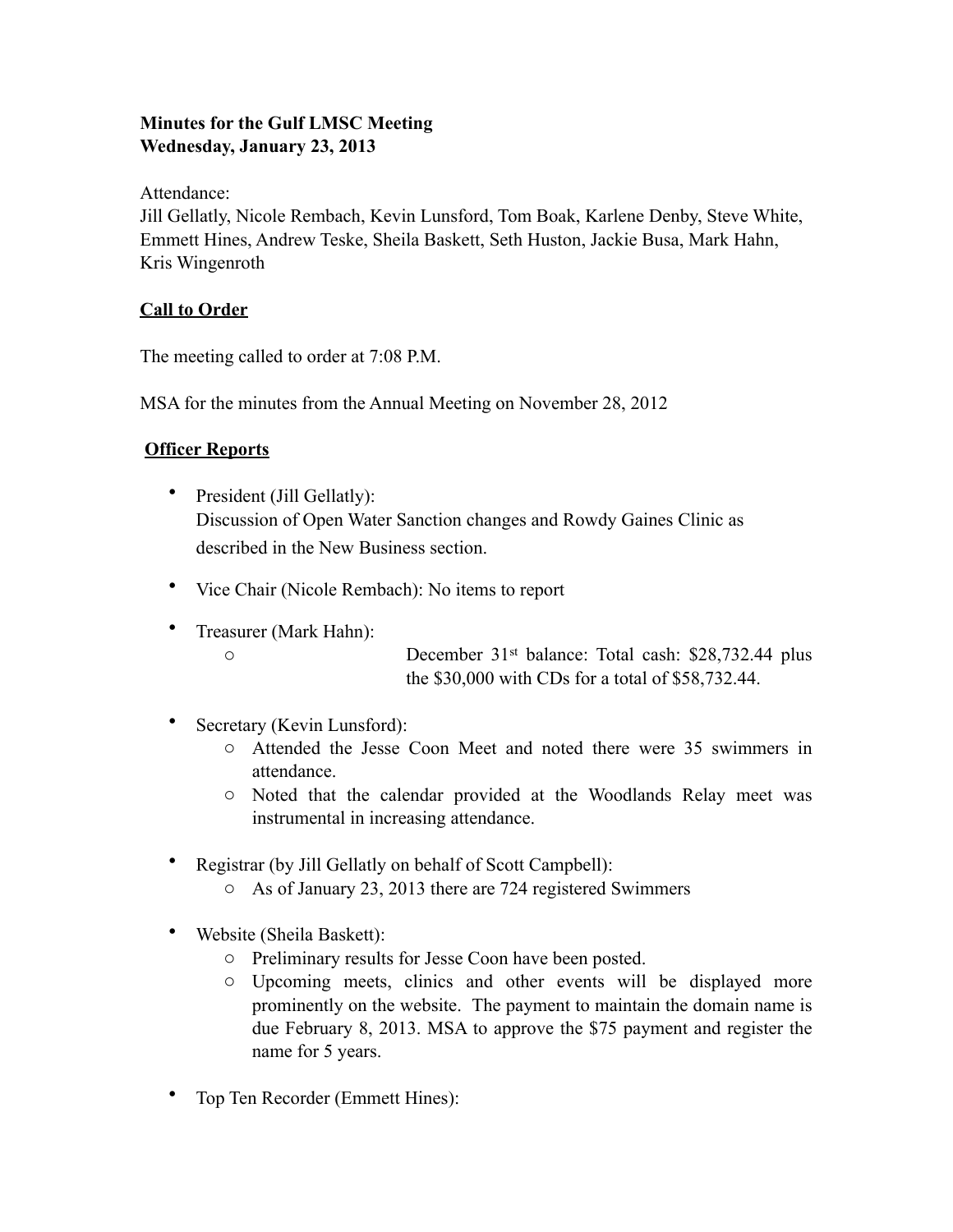- o Results from the SCM events will be submitted for Top Ten postings.
- o Results from the Jesse Coon meet have been submitted to the Gulf.
- Officials/Sanctions (Kris Wingenroth):
	- o March Madness meet has been approved. Online system is getting smoother.
	- o MSA to no longer charge the club the sanction fees as long as they have the \$50 deposit on file with the Gulf. The LMSC will fund the sanction fee.

#### **New Business**

o Open Water Sanctions

Because of the increase in USMS insurance premiums, there are changes to the sanctions of Open Water events. The number of events, how the events are run and the status and presence of water craft in the proximity of the swimmers are under consideration. Sanctions for the Gulf are currently on hold for open water events until decisions are made at the National Level.

o Rowdy Gaines Clinic for 2013

Freestyle clinic will be 11:30-2:30 on Sunday February 24, 2013. Signup goes up Friday, February 1, 2013. Clinic format was discussed: one hour dry land, one hour swimming and combining for one hour question and answer. Limit to 60 participants do to size of pool at Conoco Philips. Discussed the cutoff for clinic registration on February 15, 2013. There will be a nominal \$25 fee for the clinic.

o Coaching Certification Class

Level III coaching certification clinic will be held at Conoco-Philips on Sunday February 24, 2013. The clinic will start at 8:00 a.m. and end at 2:00 p.m. Sixteen coaches are currently registered. There is a desire to have an attendance of 22-25. Level I and II certification or corresponding experience with USA swimming certifications are a prerequisite.